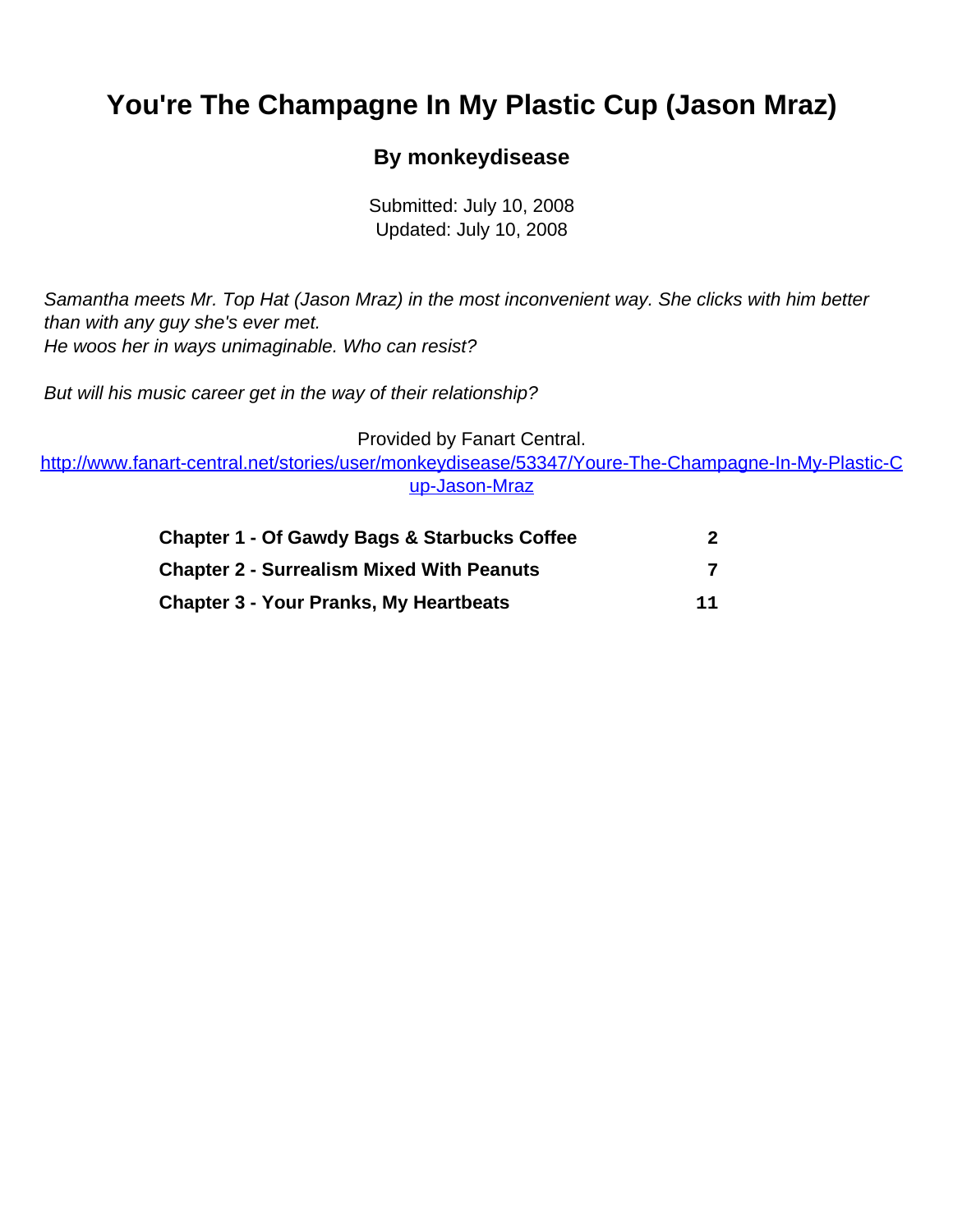## **1 - Of Gawdy Bags & Starbucks Coffee**

<span id="page-1-0"></span>That annoying sound of trolleys moving itched my ears. Goddamn, was it so hard to grease the wheels once in a while? I scratched the back of my ears, as if the itchy pain in it would go away and clumsily raided my handbag for my iPod while I waited for my luggage to at least peep out on the luggage belt. Just as my back stopped clenching from all that stress and my ears were being filled in with sugar, that small piece of blue luggage appeared.

Timing just loves me, don't it?

Back into that stressed posture of mine, I braced myself for that heavy luggage that awaited me. Oh no, don't let that small baggage fool anyone. No one knows what shoot I have to carry home from the country to my spoilt city-kind-of-girls housemates. I stuffed my iPod into my back pocket, dropped my bag to my feet and wriggled my fingers. Here it comes, I said in my head. One, two—WHOOP! The bag gripped between my fingers flung off the belt, over my head, and—unfortunately—into someone's face. Maybe I had more strength than I thought.

… Or maybe I took the wrong bag.

Oh. My. God. "I am so sorry," I finished my thoughts out loud. I quickly placed the bag down in front of me and pasted on my apologetic face that usually worked—on half-blind and almost senile grannies. So I hoped to god that I had hit a man close to his grave. When I looked up, I faced this young man,

mid-twenties, hair hidden in his striped top hat, one hell of a cute facial expression that was showing pain and a red mark on his right cheek. I held my breath, hoping he wouldn't explode.

So much for holding my breath, "I'm so sorry I mean, I thought it was my bag and my bag is really heavy cos my girlfriends are such spoilt brats asking me for this and that and I have no idea why I'm telling you this." Nervous giggle. Cute giggle? Yeah right, I sounded like a constipating sheep.

He rubbed his face a little then faced me and I quickly stared down at my feet. And just when I thought he was going to lay one in my face, the tall, top hat, buffed arm, crazy nice eyes guy laughed.

LAUGHED! Boy, was I relieved. I heaved a huge sigh before I faced him. Just as my breathing rate went to its normal pace, it stopped completely. He was still laughing and thank god he was because I caught glimpse of his smile. Holy hell, was that a Kodak moment. That smile was pure picture perfect. Excuse me for being dramatic but I can't help it.

"I was wondering why this tiny girl was attacking my bag," he said, pressing on his bruise a little and then facing me. "Well then, I apologize for getting one of the most common bags to buy for traveling," he flashed a smile and just sucked out all that oxygen out of my body again. What the hell is he trying to do? Kill me? Gosh.

"One, it's not your fault," I gave him that puppy dog face again, "and three, you shouldn't be apologizing." "What's two?" he asked, heaving his bag onto one of those squeaky trolleys.

Uh-oh. "Two, its not THAT common. Look at it. It's so nice, with the tacky orange handle and the gaudy royal blue colour," nice save with a tint of sarcasm. Who knew I had it in me, ey?

"Nuh-uh-uh! The orange is tacky because it doesn't match your outfit."

"Oh, oh, and it matches with yours?" I teased, taking my stuff aside as he pushed his trolley away. "It does! Look!" he showed off his orange camouflage printed shoes. "AND! The blue goes with the jeans," he shook his legs a little.

He was about three feet away from me and I had a good head to toe view of him. And he was right. It didn't look tacky next to him at all. He looked damn @\$\$ good in fact. "Okay, fine, you win," I gave in to his accurate cockiness. "Oh, you're good." I narrowed my eyes at him and he narrowed his eyes right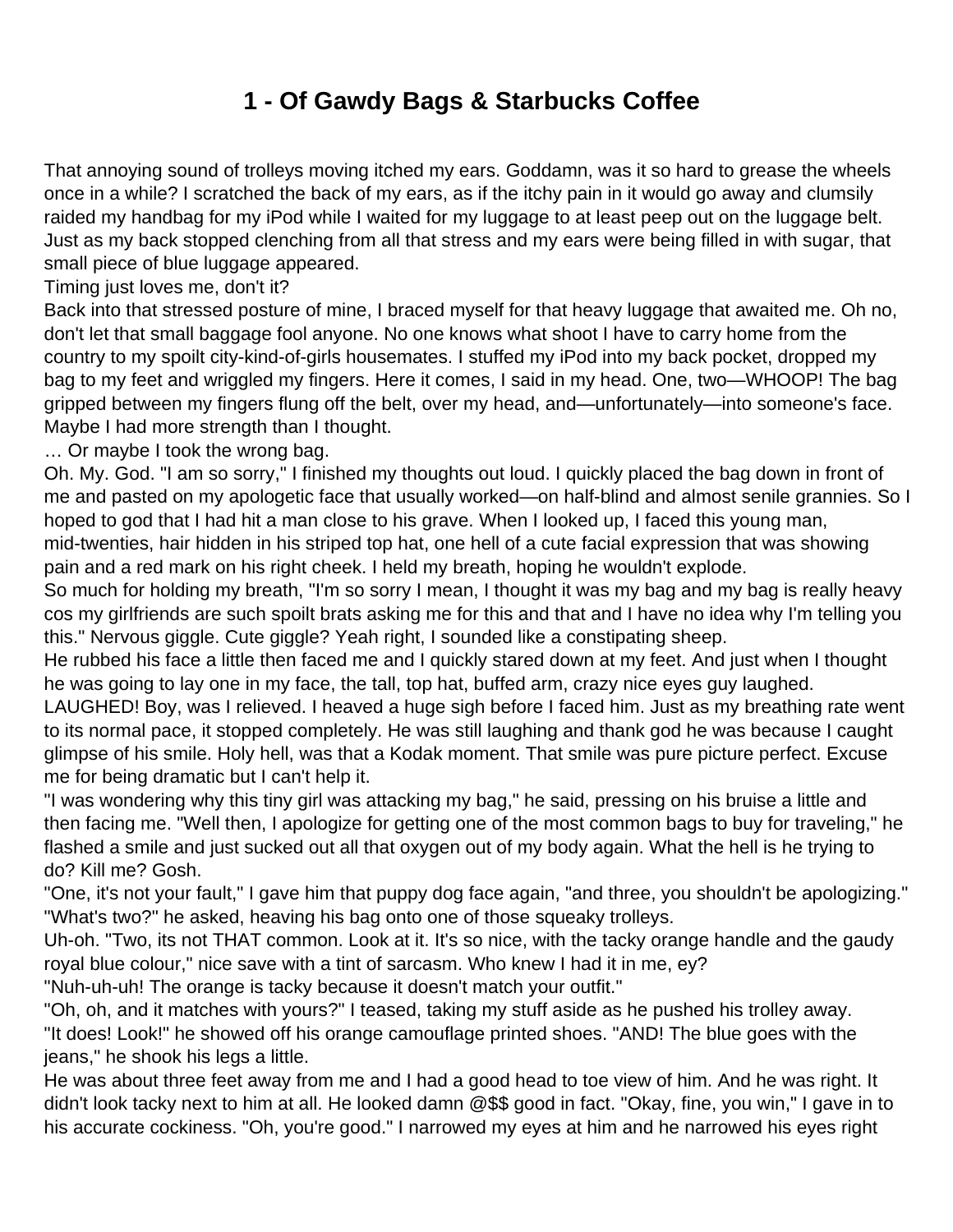back at me.

For such an aggressive look, it felt like Charlie Sheen was looking right at me with his

I'm-hot-lets-get-to-bed-look. This feeling in my knees made me feel like collapsing. There was something in the aura that made me feel like he was different. He was so… unusual.

"Calling for the owner of a blue bag with an orange handle!" an airport patrol officer spoke through a megaphone. "Again, calling for the owner of a blue bag with an orange handle."

The guy and I snapped out of our little trance when he said, "Whoa, how many people have this bag?" he asked, looking like a complete dumb head.

I looked at the direction of the officer and saw the guy fiddling with the exact same bag the guy had and it had a yellow troll hanging from the zip. It was my bag.

"It's my bag! What more proof do you want?" I exploded at the officer who didn't seem to believe that it was mine. So. Damn. Frustrating.

"It's odd that you don't padlock it," the officer said, fiddling with the zip. "If you had one and had the key, I could give it back to you."

"Why don't you believe me?"

"It's airport rules. Why don't you tell me what you have in this 'bag of yours'," he said annoyingly. "GOSH! Why didn't you suggest that before, Robocop?" I mocked. "You'll find a box in there with a shoot load of thongs and also a small box of tampons you can only get in Chicago. HAPPY?" and he stubbornly slid the bag across the counter to me "Airport security these days!" I heaved the bag off the metal counter and walked off in a huff.

Not only did I have to waste half an hour of my time trying to convince that guy, I had to stop a pleasant conversation with one of the nicest, dorkiest guys I've ever met. Gosh. I didn't even get his name. In all this frustration, I kept on tripping over my own foot and my roller bag kept on turning over.

I think frustration had a way with me because when I reached the glass doors to the arrival hall, it didn't slide open and I walked right into it. I wobbled back a few steps before gaining full stability of my own body. A small fat kid on my right started laughing at me. His cap was obviously way to tight for his fat head. I stuck my tongue out at him and waited for the doors to slide open. When they finally did, I noticed many other people staring at me with the same look the fat kid had on his face.

Honestly. The nerve of people these days. Didn't their mums teach them it was rude to stare? Gosh. The people were parting like the red sea as I walked pass them and it was getting really annoying, all these strange eyes looking at me just because I walked into a glass door. Okay, I know that sounds ridiculous. But still. Cut me some slack. Wrong bag, annoying officer, glass door. Gosh, could this day get any worse? I thought to myself.

Well, it didn't. Cos at the end of the 'Red Sea', instead of a clean land to start anew, which really doesn't sound like a bad idea, was something even better. Mr. Top Hat stood at the back of the crowd, geeky gaudy bag in one hand and a cup of hot steamy Starbucks in the other. So steamy, you could see that one long stream of steam coming out of the edge of the cup.

He had this smile on his face, the kind of smile that said, Hey, don't worry so much, love. Good things happen too. And here it is! He had that cocky kind of attitude. And usually that would bother me but this guy is pulling me out of Hades' pit of glaring death.

As stupid as I am, I glanced back to see if he was looking at someone else. I turned around and there was no one looking back at him, cos they all were still staring at me. Son of your dog. Gosh. I turned back to him and he was two feet away from me. I stopped. Cue for sheepish smile. And action! "You better run, bruised-head monster is standing right ahead of you," I joked, touching my head and flinching a little.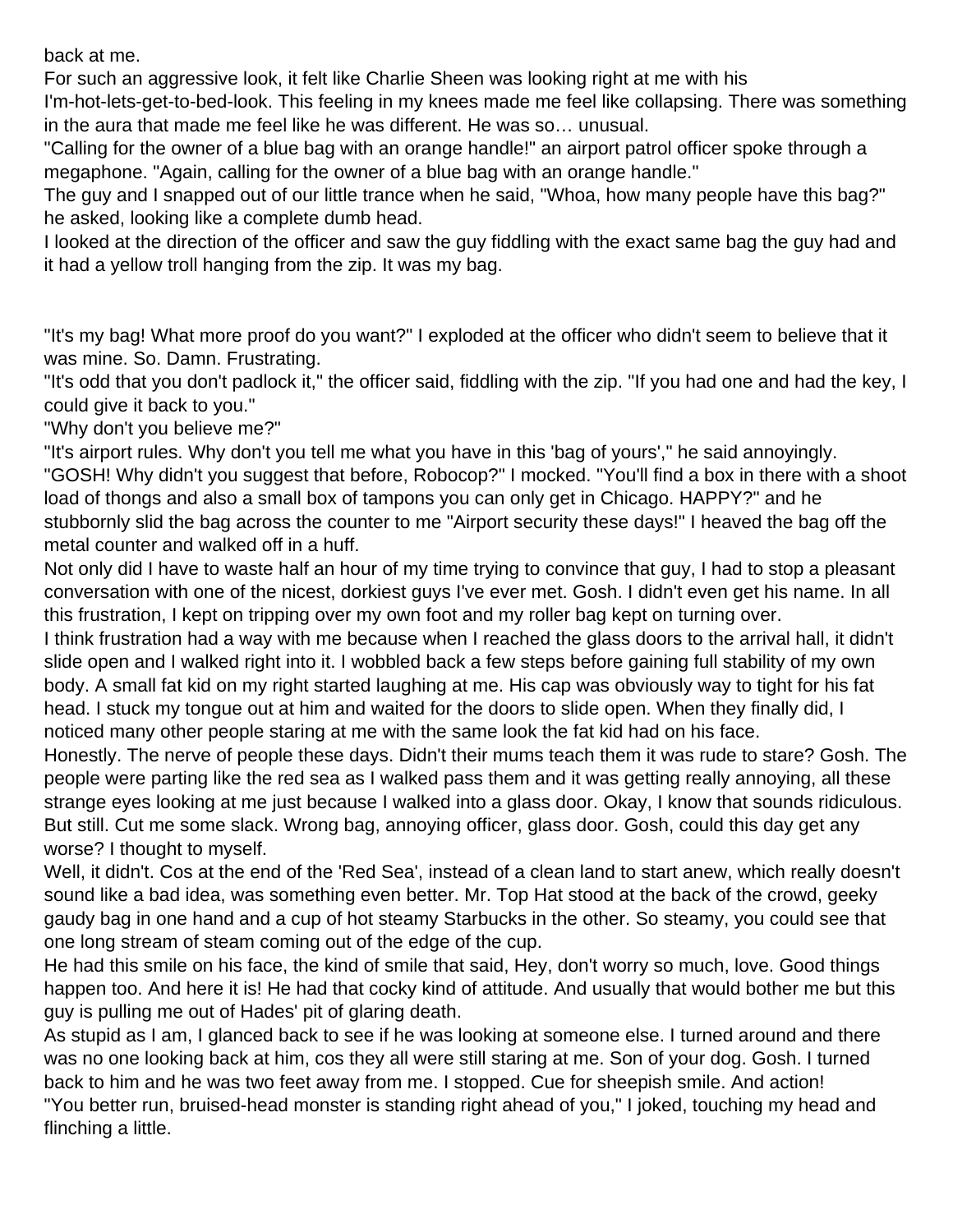"Monsters of the world are really misunderstood, ya know?" he said, like the most philosophical dork I've never met. "Here, this is for you," he extended his arm with the coffee to me. FOR ME? My god. "No, I really shouldn't," I declined.

"Really?" he looked astonished. "Okay. More for me!"

He let go of his bag and opened the lid of the coffee and that pang of strong coffee smell just whipped me into Cloud 9. He lifted the cup to his lips but just before it hit his gorgeous well-formed lips, I noticed he was watching me with this face that just made my insides gurgle.

"Want it?" he asked.

"Yes!" I snatched it from him with a thank you and gave the coffee one big whiff. Ah, pleasure to the nose.

"Why don't I bring you and your coffee to someplace else. These people are giving ME the creeps," he gestured to the door that led to the outside of the airport. The air was chilly. The chilly night air of California. Home sweet home. Kind of. "Where are you staying? Do you stay here or…?'

"Yes, I stay here in a beach house with two very loud girls who can't sleep unless they have a cocktail after 11," sip of the coffee, "You?"

"Oh, I'm here on a job," aw, he wasn't staying long.

Casually, "As what?" and another sip of the coffee.

"Oh, just as…" he sounded like he was going to finish his sentence but he didn't. So mysterious. Couldn't stop shaking on the inside. That was just so I wouldn't laugh at everything he did. He was humorous and lovely and I've only known him for less than an hour. I looked at him with questioning eyes and he said into his watch, "Houston, we have a problem. I've been discovered."

"Haha, very funny!" I whacked his arm. Biceps. Mm.

"Well, here, you can take this cab first," he hailed a cab just by raising two fingers. A cab god. He opened the door and helped my bag in then held the door open for me. "And I'll see you around." The coffee cup froze at my lips. "What?"

"What, what?" dorky smile.

"That's it?" my eyebrows burrowed. "The rescue, the coffee and now the cab that you unbelievable hailed without effort and that you are now sending me away in? What are you? A smooth son of a dog?" He smirked this time. "Hell yeah," he held my hand to let me in. His hands were soft as hell, "So I'll see you."

As convincing as he sounded that he'd never want to see me ever again, the look in his eyes just screamed, 'Don't worry, I've come up with something.' I decided to trust him and just get the hell out of there while the magic was still hanging in the air.

An hour's drive from the airport to my shared house, I didn't lift one finger off the cup Mr. Top Hat gave me. The taxi pulled up in the driveway of the beach house my pals and I managed to whip out. Not big like something you'd see Charlie Sheen staying in. Just a small cozy house to fit the three of us. The cab driver asked for his fare of overpriced taxi rates and helped my bag out of the car. Too lazy to let go of the bag and too attached to let go off the coffee cup to get my keys to open the door, I used my elbow to ring the doorbell. And before ten seconds were up, two very cheerful girls were there at the door, looking like Santa just popped up.

Emma, typical blue eyed-blonde, model, not that tall but crazy pretty with brains. Unbelievable? Believe it. Koki, Japanese-American, really small, dark black hair, crazy pretty as well, brains of Einstein. No, not dyslexic.

"Oh my god, Sam! We've missed you!" the girls attacked me like dog on heat, forcing me to let go of one object in my hand. Coffee or bag? Coffee or bag? Bag, of course. I let the handle slip through my fingers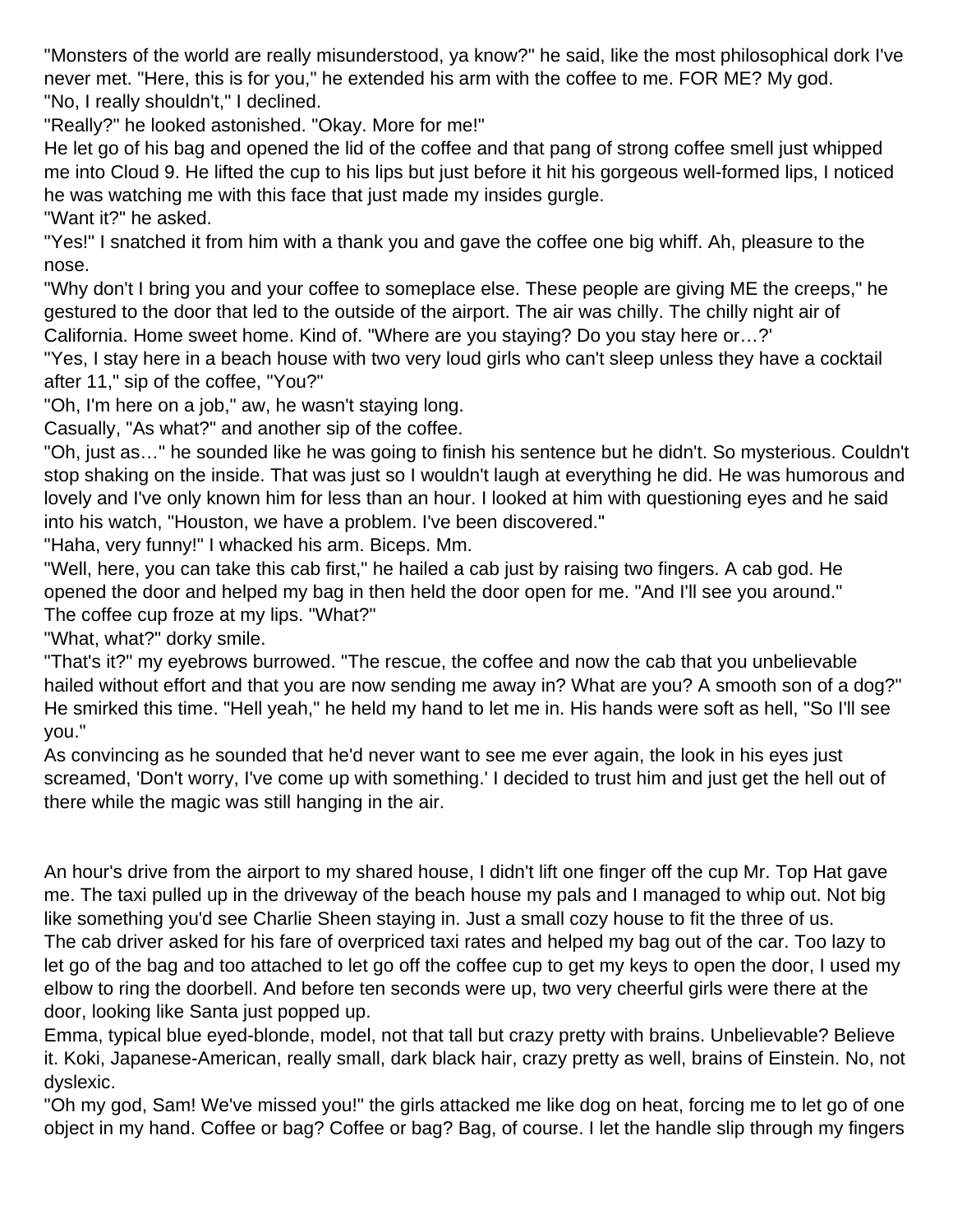so I could hold one of their backs.

"How's your mum?" Emma asked, as she usually would.

"Instead of saying, 'Honey, welcome home,' she said, 'Where's Emma, how come she's not here?'" we laughed. But it was a hundred percent true. "How's the house?" I looked around, hoping not to see anything broken. Koki took my bag for me and dragged it into the living room.

"We managed to fix it up just before you arrived," Koki said. "Don't look under rugs, the wood has swelled up with alcohol stains."

WHAT?

"JOKE!" Koki yelled out before I could. Thank god.

"Gosh. NEVER pull that sort of shoot on me," I put a hand to my heart. But when my feet gained its strength again, I chased the girls to the couch where we ended up wrestling. Ah, the good days. Three best friends on a beach house in California. Nothing could get better than this.

And then I noticed, in all the wrestling, I dropped my coffee cup. I leaped over the coffee table and took it off the floor quickly.

"Whoa, what the hell was that?" Emma asked, sitting up on our sofa, glaring over the edge of the coffee table.

"Are you alright?" Koki.

I placed the coffee cup carefully on the table and smiled like a dork. Oh, dork. The word dork reminds me of Mr. Top Hat.

"What. Is. That?" Koki asked, staring at the Starbucks cup.

"A Starbucks drink. Empty. Duh," Emma said.

"Well done, Sherlock," Koki mocked.

"No, but yeah. Like Koki said, what's that?" Emma asked again, leaning forward and looking at me with her fingers reaching for the cup, trying to figure out whether I'd let her take it. I nodded and two of her perfectly manicured fingers whiffed it off the table.

"See, long story short. Took the wrong bag, was his, my bag was in the claim counter, got stressed, got my bag, hit into a glass door, got stared at, guy came up to me with coffee and a joke. Perfect knight in shining armor. Well, more like dork in beat up top hat."

"One hell of an airport fairytale," Koki sighed as she played with the tussle of the pillow. "Got his name?" "NO! That's the problem. He saved me from embarrassment, then sent me off in a cab," I explained, climbing back over the table to join the girls. "I call him Mr. Top Hat and—"

"JM," Emma murmured.

"What?" Koki and I said simultaneously.

"You know how the coffee dude writes your initials on your cup when you order?" she looked at the cup again, "Well yeah, Mr. Top Hat's initials are JM."

"Emma, you ARE Sherlock! Give it here," Koki said and snatched the cup. "What kind of a J did he look like?"

"James?" Emma suggested.

"Hells no."

"Jonathan?"

"Hells no."

"Jack?"

"Hells no."

"Aw, I give up," Emma sighed, exhausted already.

"Hey, at least we know his initials," Koki said, placing the cup back on the table.

"That's as far as we'll get for tonight I guess," I yawned. "I'm beat."

"We'll find out more about Mr. Top Hat tomorrow," Koki announced, getting off the sofa to go to her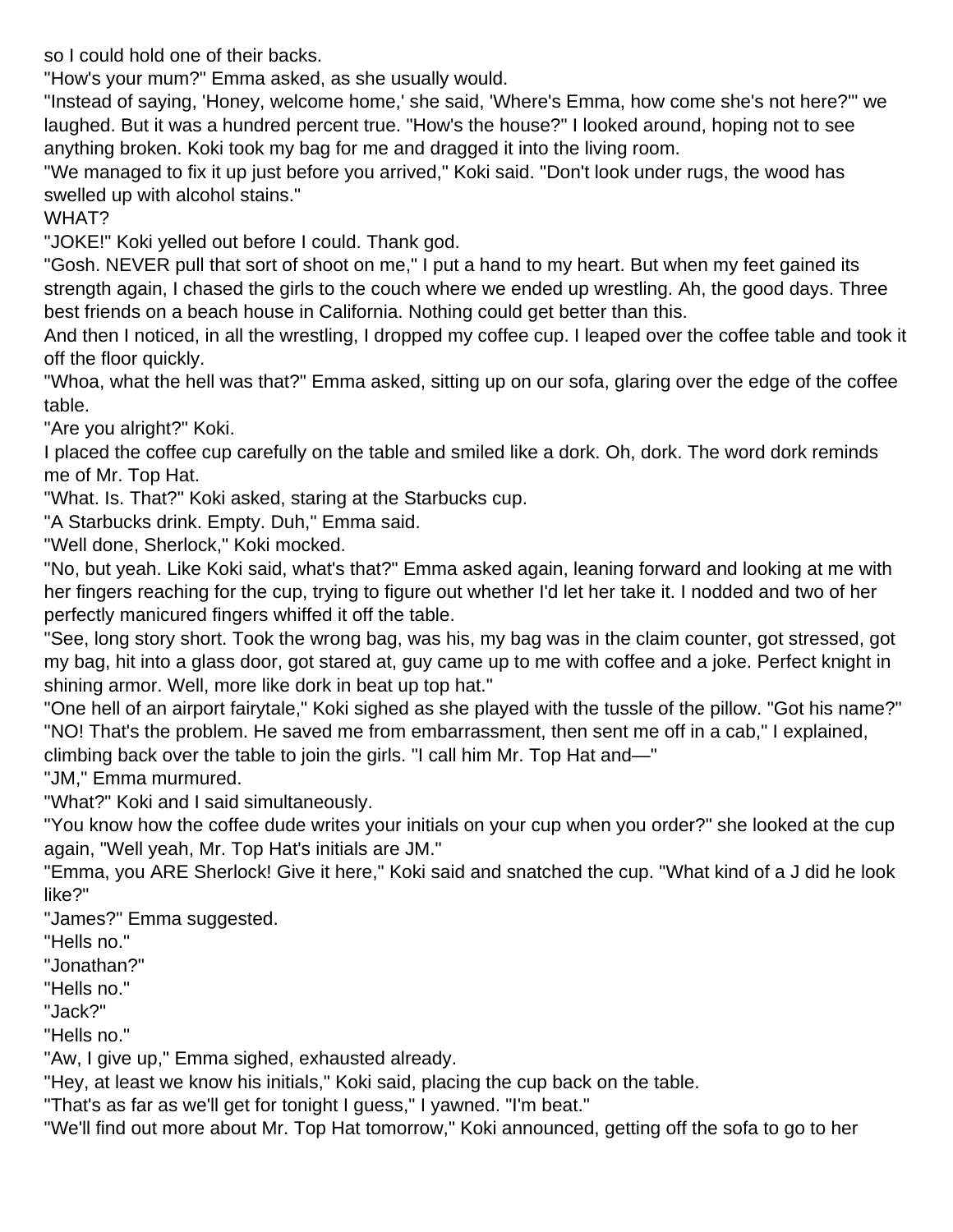room. "Night babes, nice to have you home."

Emma did just about the same thing. Got up and said, "I'll second that. Nights!"

After they both went up the stairs, I just stayed there staring at the cup.

The only thing that was running through my head was JM. JM JM JM JM JM JM JM JM JM JM JM.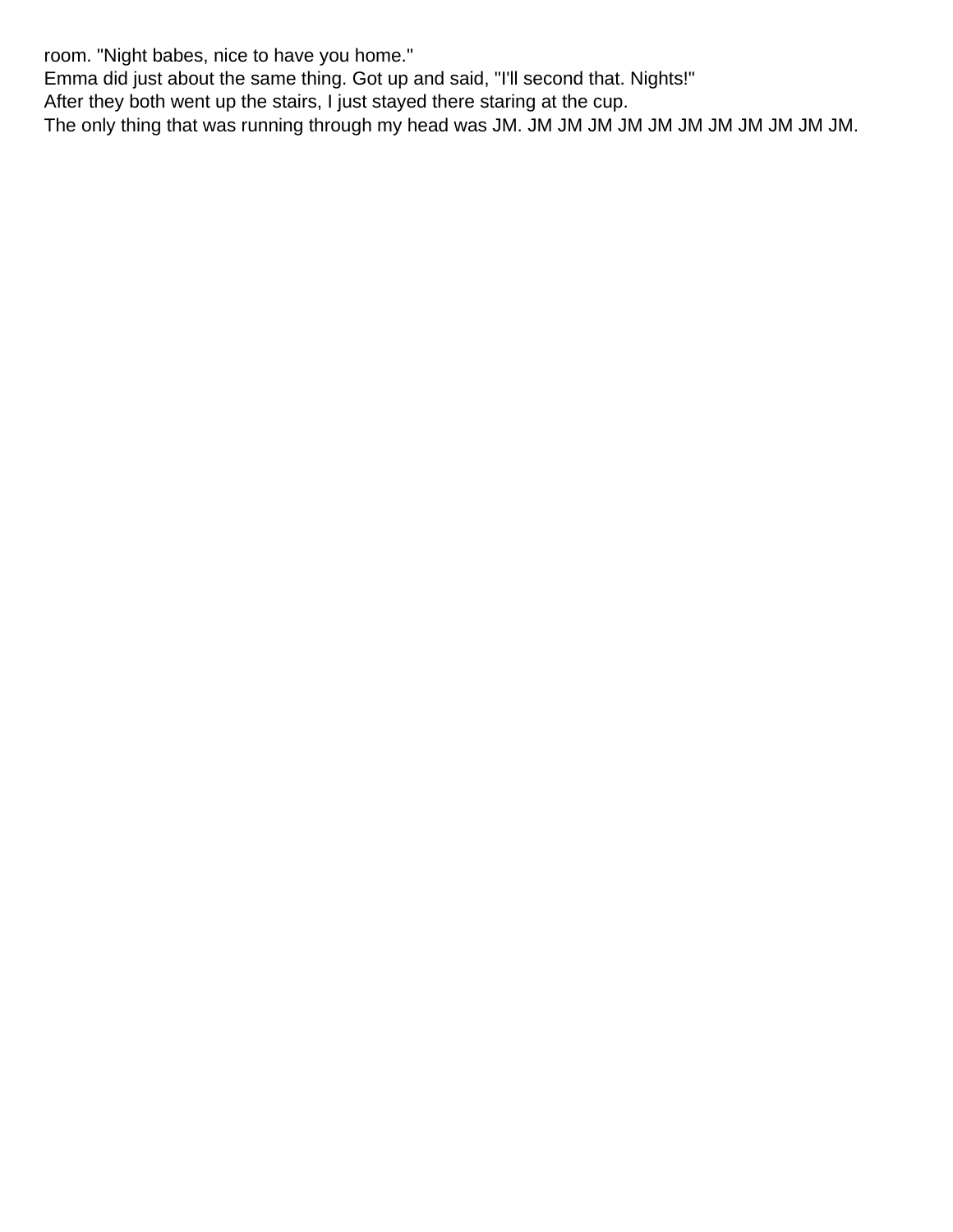## **2 - Surrealism Mixed With Peanuts**

<span id="page-6-0"></span>9am, my eyes split open. The shimmer of spring sunshine seeped between the wooden blinds in my room and that pang of good feeling hit me from my heart to my toes. I reached over for my phone and saw the pretty mermaid on the Starbucks cup smiling to me a happy good morning. A really good morning it was. I flipped my phone open and it read, '1 new message'.

MORNING, SUNSHINE! GLAD 2 HAV U BAK. COME TO THE BAR AT 3. SHOW TONIGHT SO WE NEED XTRA HANDS FOR SET UP N DRINKS. LOVE, LOVE.

My boss, Stu. The most British guy I've ever met. His accent so thick but so attractive. Nice guy. Love him. Not in that way of course. He came to America after he finished his degree in culinary arts in England and decided to open a club. The Mist. It's an underground kind of place with the feels of those movies where people dressed in black turtlenecks and berets drink and perform deep stuff. Down at the Mist I work as a bartender. Occasionally, I'd sing some stuff, but only when the people weren't looking. Not much of a center stage person.

I slipped out of bed to get ready and was greeted at the bottom of the stairs with a bright smile from Emma the blonde.

"Good morning, you!" Emma beamed, sipping on some orange juice.

"Someone's uber happy," something smelt good. "What's that gorgeous smell?" I asked, taking a sip out of her orange juice. Emma nodded towards the kitchen where a soft sizzling sound was coming from. It was Koki at the stove frying up some bacon that smelt heavenly.

"Koki, what's the occasion?"

"You're home! After two weeks! Do you know how quiet it was in the house?" she jabbed her tiny hands onto her waist. "And I had to save Emma from EVERYTHING! It's so much better when you were around doing it."

"What a welcome, ey?" I mocked, taking a seat at the kitchen table. "I got a text from Stu."

"Already? Babe, you just came back!" Koki complained as if she was the one who needed to go to work. "Oh really! What did he say?" Emma slid into the chair next to me and pried my phone open. Emma has this crazy high school girl crush on Stu. "Honestly, when will he ask ME out?" and yes, Stu is the McSteamy of Grey's in my life.

"I have to be at work at 3. Some performers are coming and I've gotta make 'em drinks," I took some more of Emma's orange juice.

Koki laid bacon on a huge plate and placed it on the table, "Sam's drinks are the best!"

We all tucked into the bacon and gosh. Know that feeling when the food melts in the mouth? Well yeah, this is exactly it, but it LITERALLY melts. I don't know how she does it! "Well," I said after swallowing, "You girls wanna come and help us set up? You know how interesting the performers at The Mist are." I wiggled my eyebrows.

"I GOT DIBS ON THE FRONT SEAT!" Emma yelped out of her seat. "Oh, please, please, please let me go! I haven't been able to see Stu in two weeks!" she shook my shoulders. Hard.

I agreed to let her come with me despite that feeling of being used then turned to Koki to ask her if she was coming.

"Can't. I've got two luncheons to cook for and these people are paying me some serious kachings!" and I wonder why she never went into Culinary Arts. She's doing Photography Arts instead. Well, at least they're both some arts stuff. "And when I get my pay, I'll come down tonight to buy some drinks that are NOT on the house this time," she shot a look at me.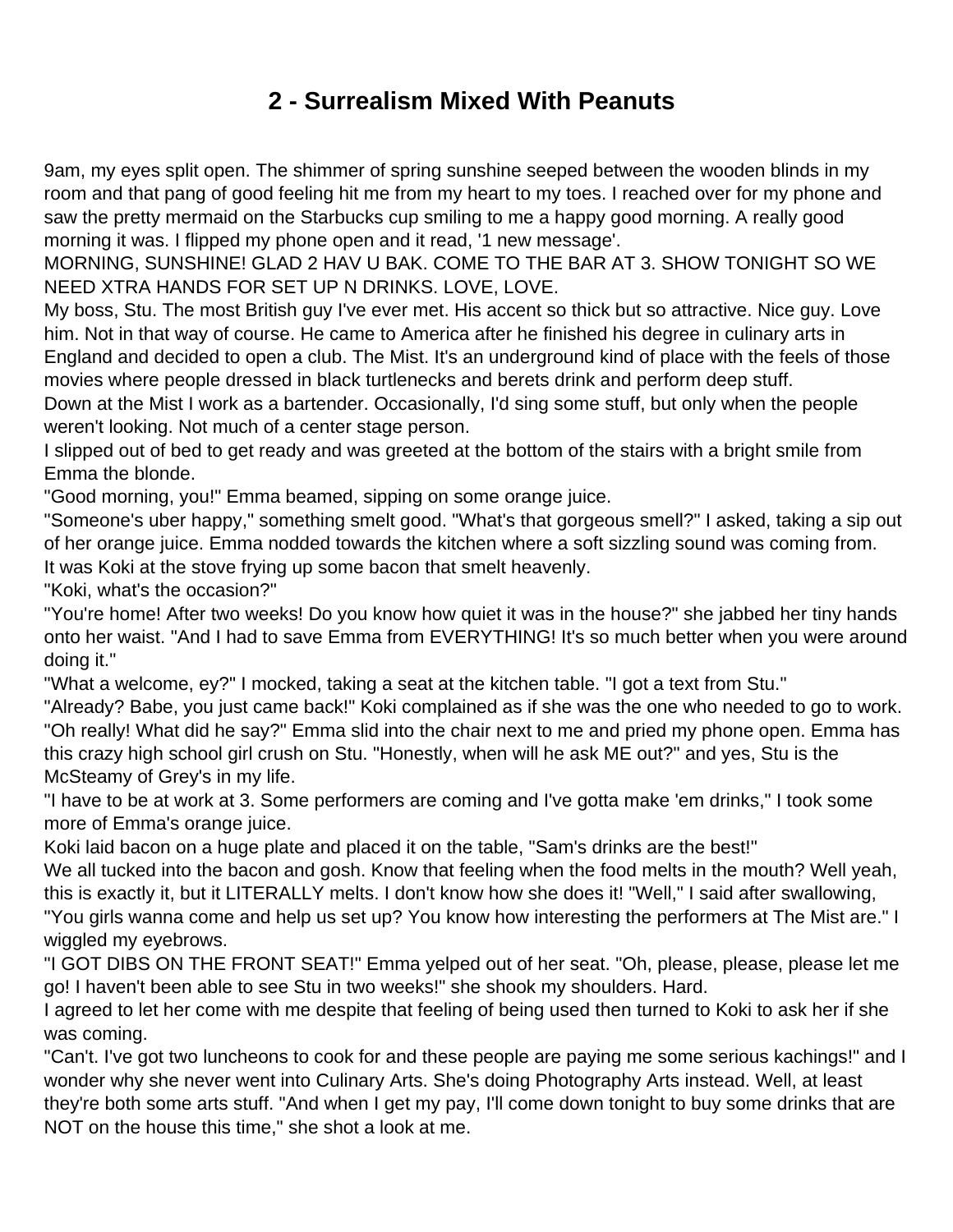I stood outside of the Mist and took in a quick whiff of the lavender scent coming from it. Such a comforting smell after two weeks away from a place I really call 'home'. I stared at the unlit neon lights of the club but felt the heat coming from it already. The place was so intense and filled with personality that everyday at work was a pleasure.

The whole spiritual observation thing got interrupted when I saw, in the corner of my eye, Emma fidgeting to go inside. I put out my right hand on her shoulder to make her stop moving. "Just. One. More. Second."

"Let's go already! Before my hair frizzes up!" she ran her long fingers threw blonde hair.

"Alright, alright. Gosh," she grabbed my hand and I let her lead me through the door, down the stairs, through another door and into the club. I glanced at the old wooden clock hung above the stage. Three-o-two. Just nice. When the door banged close behind us, Stu looked up and smiled. And once again, from the corner of my eye, I saw Emma's pearly whites practically jump out of her

mouth.

"There are my sweethearts!" Stu dropped the cables he was untangling and marched up to us throwing us hugs and making Emma spazz in his arms. "I'm so sorry for taking you in right after your trip last night, Sam! But we really need you," he glanced back at the bar where a young boy was standing, studying the liquor bottles and turned back to whisper, "The new boy is hopeless. Please teach him your magic!"

I looked over Stu's shoulder at the boy. Fresh out of high school and would only know things such as kegs and vodka on the rocks. Shouldn't be a problem, I thought. "Sure thing, Stu. Glad to be back. Seriously. So where can I start?"

"Go teach new boy how to do you're Bourne Ultimanium and make a few, please," he nodded towards some men stressing out over their instruments. A black guy with cool hair and a white guy with a cap on backwards. Didn't look really dark but I thought I was in for a surprise. The rest I couldn't really see since the were head deep into cables and lights. "Emma," Emma's face just turned as bright as the white light at the end of the tunnel. "Come with me, there's a really cool suit I just bought and I need a model's advice," Stu dragged her away fast but not fast enough cos Emma managed to turn around and give me a, 'Oh. Em. Gee!"

I headed over to the back of the bar where the poor boy was now sitting on the stool. "Hey, kid," I said, taking off my sweater and hanging it up. "What's your name?"

"Jeremy," he said, looking tense. Hmm. Jeremy. JM. Nah.

"Hey, Jeremy. I'm Samara but call me Sam. How new are you?"

"Too new. I heard about your killer drinks and I just don't know how to make them. Saw the menu but all my results tasted like blended eggs," he joked.

"Haha. Don't worry! Here I'll show you," I took a glass from the top shelf and got the ingredients ready. "Do you know whose performing tonight? Is it those guys?" I nodded towards Cool Hair and Back Cap. "Nah, I heard they're part of the band. The main guy's late. Real late. Apparently only gonna show before it starts. He's busy fixing that dude with the cool hair's bongos and strings on his guitar," he explained an explanation a little too detailed.

I narrowed my eyes at Jeremy, "Are you like… a stalker?" and he burst out laughing.

"Sam, you have NO idea," he said a little too convincingly. But whatever. I showed Jeremy step by step how to do my drink, told him to give it a shot and I gave it a taste.

"Almost there. Just when you shake the drink, it's all in the wrist," I winked and watched him take down mental notes. Spent several hours with Jeremy just talking to him and asking him about graduation and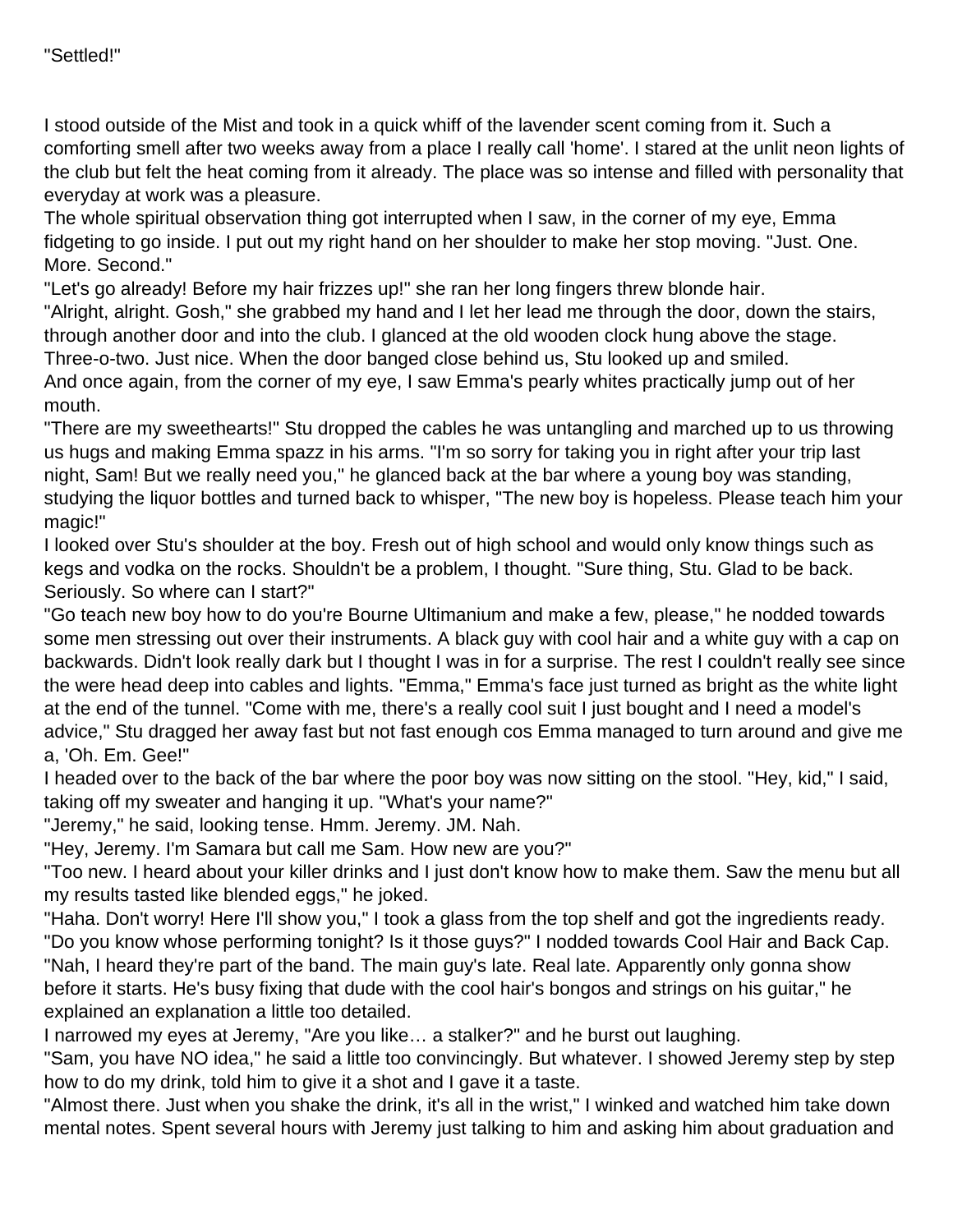shoot like that. Nice boy, a little insecure but filled with a different kind of enthusiasm.

Before we all knew it, it was five to seven thirty and the early birds were hitting the front tables of the club. One thing about this place was that performances were early and then tables would be cleared later for dancing. How do we ship tables back and forth? Easy. Wheels on the feet of the table. Duh. Koki's idea.

The singer of the band still hadn't shown up and Stu was starting to really panic. He jogged to the bar and hit his pals onto the counter, "Sam, the guy isn't here yet. The guests already paid me! And if he doesn't come, we're going to have to serve them free drinks that cost more than the five dollar show price!" Stu panicked. I poured him a shot and he downed it like water.

"Babe, chill. I'm sure he'll be here. His band look pretty laid back. I think they KNOW he's going to be here," I smiled trying to make poor Stu feel better. "Whose the stud anyway?"

"I'm sorry, darling but I'm not really in the mood to make small talk."

"C'mon, I'm helping you calm your nerves. It's either small talk or a barf-a-thon in the toilet after two more free shots," I suggested. "So, tell me. What's the guy's name?'

"Jason Mraz," he mentioned. Jason. Sounded more like the guy last night. Mraz—oh my god. JM. Jason Mraz. Okay, spazz attack. My heart pace was rising. It can't be, I thought. "He's really awesome. Writes his own songs, his own melo--."

"I'M HERE! I'M HERE!" someone burst out into the club.

Stu's face calmed, "Oh, thank God!" he scooted from the bar to the guy holding a pair of bongos and a guitar slung around his body. The entrance was dark and I made a mental note to fix that. The guy came into the light.

Forget racing heartbeats. My heart just stopped completely.

"Hit the stage quick and plug in your guitar, the place is full already!" Stu told Mr. Top Hat to run and he did. He plugged in his acoustic guitar into an amplifier and slung it over his shoulder. Stu made his way back to me.

"Whoa, babe. Why are you looking like that?" Stu asked. I was still holding my breath; I probably turned blue. "Okay, you're not answering. Must be no good. I'll go get Emma for you," he said and rushed. Blue-eyed blonde appeared in front of me in no time. Go Super Stu. "Babe! BREATHE!" she punched

me in the stomach that forced me to gasp for air. "Okay, slowly tell me, what is the matter."

I nodded towards the stage where Jason was tapping on the mike. He shook his head and Stu flew straight to the sound system.

"Dorky. Attractive. But don't see why you lost your breath," Emma analyzed.

"No, no. Don't you know what that guy's name is?"

"Never occurred to me to ask. WHY? Gosh. Stop playing games with me, woman!" "Jason Mraz."

"Hey! Does the name Jason suit your—Oh. Em. Gee," oh! Light bulb!

"Bingo, motherfracker!" I said. Just then the microphone screeched and Jason started to speak.

"Hello, everyone," oh, the sound of his voice. "This show is rated PG-15, so sir," he nodded to a very young looking man in the corner, "please leave the club," and the place burst in laughter. "Just joking, sir."

"Already so hilarious," Emma whispered, looking back at Jason.

"My name's Jason Mraz and here's a song," he strummed on his guitar, "You know, when you meet someone so different, so intense, so… unusual, your insides just wanna explode. Well, here's a song I wrote quite a while back, haven't performed it in a while, but I had this sudden urge to sing it today. Here's So Unusual." Guitar chords filled in the atmosphere. Deep, dark chords.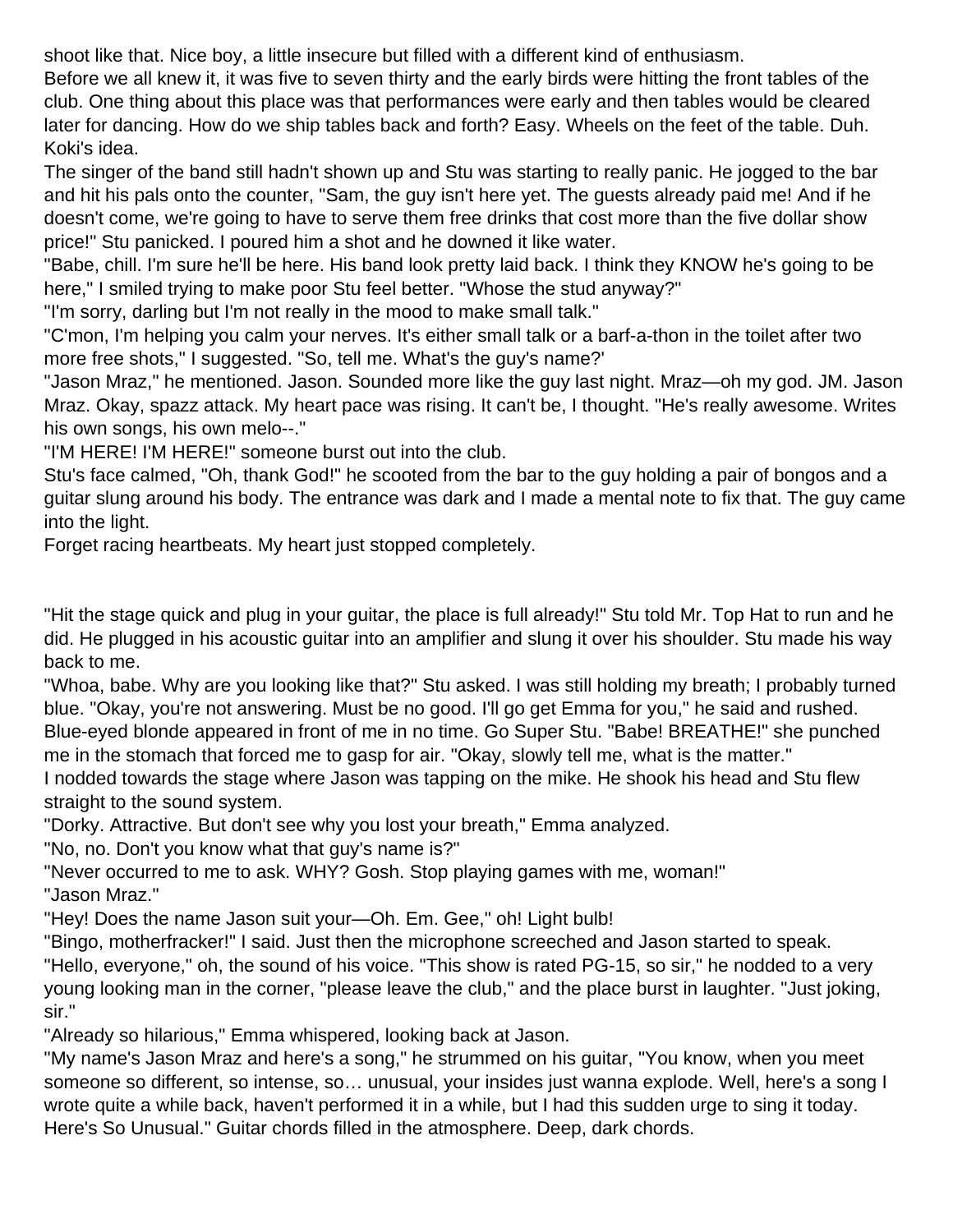"Guy's got skills," Emma.

"Emma, shh!"

"This is the most unusual story of a most unusual girl," he started singing, beats coming in and deep bass lines from a cello entering as well. The sound wasn't loud but I could feel my heart vibrating. Jason had his eyes closed and his lips so close to the mike. So intense.

His voice so sharp but so soothing at the same time. The lyrics made so much sense, "She's so sweet, so discreet, she's exactly what I need not even make believe," just sent shrills down my spine. He seemed like HE was make believe but yet he was so far from it. And that was such a damn advantage. "Not so you," he finished the song, the flute finished with a little melody, the cello took a long note and the bongos gave a finishing touch. The crowd burst into applause, some shouting out comments for Jason.

Jason performed two more songs, Summer Breeze and a rendition of Melt With You. Both songs just turned my muscles into ice. I am SO lucky that I didn't have to serve any special cocktails during the period of time he was performing.

Jason said, "We're breaking now and I'm gonna hit the bar. Come say hi, drop a request and maybe a drink too, yeah?" he said and I saw the women in the crowd smile intently. He placed his guitar down against a stool on stage and grabbed his cello buddy to hit the bar.

I fell to the floor to hide behind the counter. Jeremy looked at me weirdly and I mouthed to the dimwit, "Just go!"

I heard the stool on the other side of the wooden bar move and clutched my heart. The anxiety was building up so quickly, I thought I was going to pass out. I slid open the cupboard closest to me and pulled out a bottle to take a swig of. Didn't care what it was; I just needed something to calm my nerves. I mean, dude, I was JUST obsessing over this guy last night.

And then I remembered. I remembered that look that he gave me that made me so sure he'd find me. But I think this was just a goddamn coincidence. He's probably a God or something. Talent, genius lyrics, attractive, sexy, and a psycho psychic!

"Jason! Look! PEANUTS!" Cello Guy exclaimed a little too excitingly.

"Ian Sheridan scores again!" I heard them crunch on some peanuts.

Jeremy leaned on the counter, "What will you have, Mr. Mraz?" he asked.

Please ask for a beer, please ask for a beer, please ask for a beer, my head chanted, since a beer was the only thing Jeremy prepared that night. "Nicest drink you have here," I just KNEW he was going to say that.

"Oh, for that, you're gonna need the creator to make it for you," Dimwit said. GRH! "Sam?" he gestured. Oh, thanks a lot, Jeremy. What am I going to say? What if I spazz so much that he doesn't like me? I mean, first he was just a dorky attractive guy but now he's a dorky, talented, sexy, future telling, attractive genius! I pulled my red hair out of my face and got ready to face the Jason.

He was peeping over the counter when I got up to face him. I thought, if he doesn't remember me, my world is going to drown in humiliation.

But my world didn't end. Hell, I think a whole new world just started.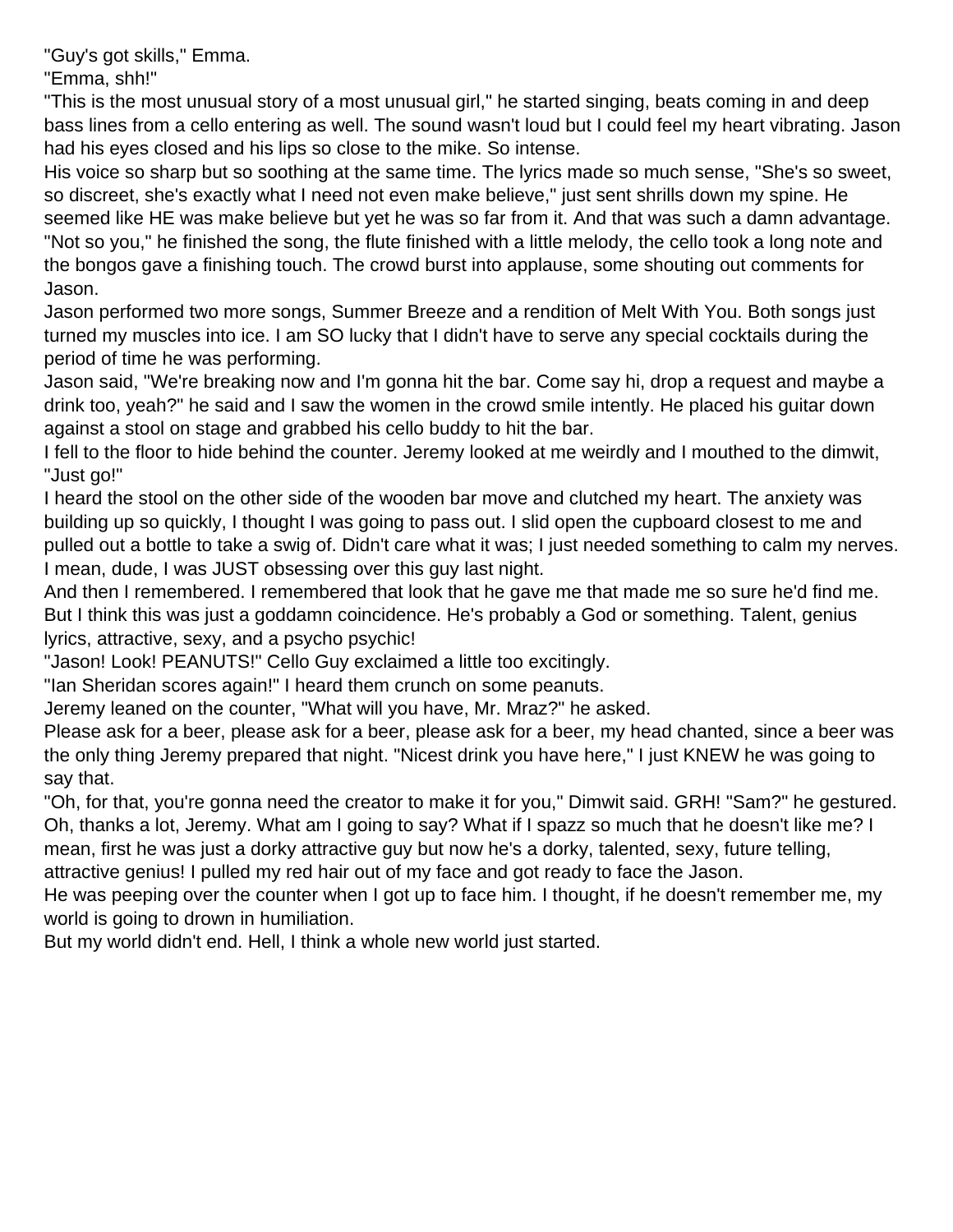## **3 - Your Pranks, My Heartbeats**

<span id="page-10-0"></span>I saw the peanut get jammed in his throat. Well, not literally, but well enough that his face scrunched up and he gently beat his chest with his fist. I froze too because, goddamn was it good to see him up this close again. I mean, I know I only just saw him last night but after thinking about him that long, it was great to let my mind rest and let my eyes get to work.

"It's you," he said, soft but sweet, one corner of lips rising.

"Mr. Top Hat," I nodded, saying his nickname to him.

His eyes sparkled so bright even though the bar was the darkest part of the club. His hands instinctively moved his beanie into place, covering the tip of his ears. "How are you?" he managed. I didn't blame him for taking so long to reply, I couldn't even breathe.

"I'm good," I started. Good start, I told myself. "Better than last night at least," one, two, three… eight words. Perfect.

"Last night was pretty rough, ey?" he raised an eyebrow.

"But the Starbucks saved me," I sighed, the thought of my very own fairytale rescue ringing in my head. "Thanks. Talking about drinks, what can I get you boys?"

Ian said, "Your special. This kid here says you are the maker of the special. So yes, your special please."

I whipped up the drink in a jiff and placed the two short glasses in front of the guys. "How much?" Jason asked, taking out his wallet.

"Aw, don't worry about it, Mr. Top Hat. It's for the Starbucks you got me," I winked. Smooth, Sam, smooth. Keep it going, buddy.

"Alright!" he exclaimed excitingly. "But hey, what about him? He didn't get you anything." And Ian gave Jason the why'd-you-have-to-tell-her look.

"Oh yeah, I was getting to that. That would be five dollars please," I said, watching Ian's face drop. "Gosh, just joking. It's on the house. Go ahead, take a drink."

"So hey," Jason started again. "We haven't officially met. My name's Jason Mraz," he gave me his hand. I took his hand and slowly, both our fingers started wrapping gently. His hand was as soft as yesterday. One firm shake and we retrieved to cut all awkward strings.

"I'm Samara White. Sam would do fine," I smiled. As calmed as I looked like on the outside, there was an earthquake going on in my heart. I was so goddamn nervous.

Jason downed the drink and excused himself, "I have to get back on there. Few more songs then I'll be done. Save me a dance for the after party?"

"I'll be here," I said, my breath seizing to help me. Jason trotted towards the stage and Rhys managed to shoot me a thumbs up. For what, I have no idea. When I turned to face the mirror behind me, Jeremy stood there with a smug look on his face.

"What was that all about?" he asked, looking so goddamn cheeky.

"Rule one about working at the bar here with me," I said, trying to cover myself up a little. "No giving free drinks to people you don't know or are not regulars here."

"And you're telling me you know that guy?" Jeremy nodded towards Jason. "You guys JUST introduced yourselves!"

"THAT is a different case. AND a long story."

"I've got time," Jeremy said, glancing at his watch. "I get off at 1 and oh look! It's only 8.15. Lucky me!" "Shut up, kid," I sat on the stool and watched Jason sing. In all that dorkiness, from the hat to the weird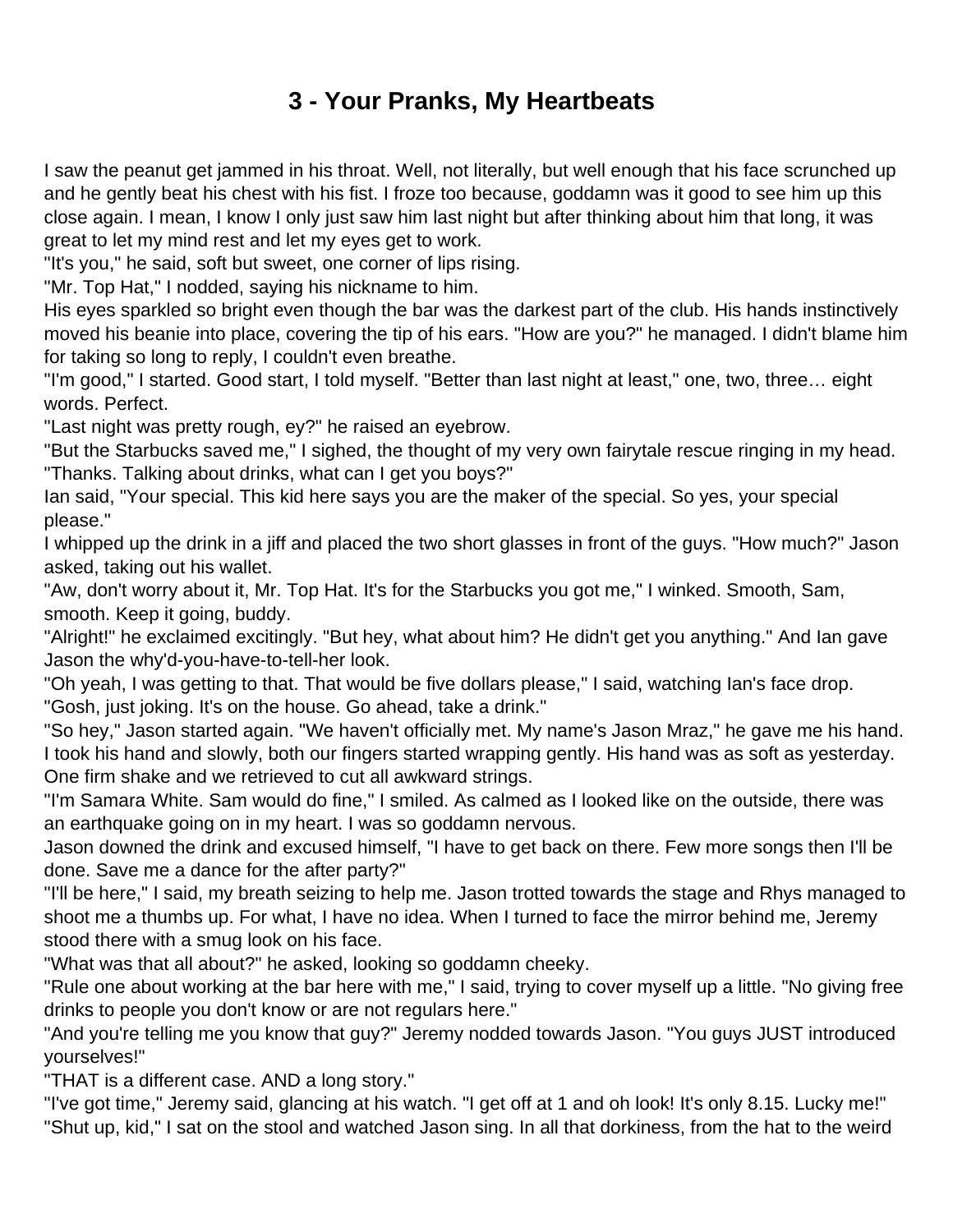shirt and the scuffed shoes, there was so much passion in him, his music, his singing and everything. I couldn't tear my eyes away from it. It was so hard to even scratch an itch on my back because I was too afraid that if I moved, I'd wake up from this dream.

But then again, it wasn't a dream. It was all a reality I wasn't ready to face. He was so perfect. Polite, nice, friendly and gosh, talented as hell. Praises for him wouldn't stop running in my head.

He finished a couple of requests the audience had for him in his very own mysterious kind of style of songs and sat on the stage while watching the crew move the table to the sides. I watched him watch the people moving around, like he was taking notes and writing it down in a journal in his head.

And then all of a sudden he looked up at me, and I froze. I didn't stop breathing this time though. His eyes were locked onto mine and he didn't look awkward to be watched or anything. I wouldn't call it a smile, but it looked like one. It was the kind of smile where like if someone stared at a bright light for too long he'd start seeing stars? Yeah, it was like that. I was staring so long that a smile suddenly started to form.

Soft music started playing when the dance floor was cleared out and Jason stood up. NOW I stopped breathing. He was walking towards the bar and I quickly, like a doofus, looked around to see if there were any other women he might be walking up to. He slid his arms onto the counter and leaned close to my face.

"How about that dance?" he asked, calm and friendly. I glanced over at Jeremy and he said he'll take care of the bar. I followed Jason onto the dance floor where I let him place my hands where he wants them to be which turned out to be around the back of his neck. He carefully placed his hands on my waist, not too close to the @\$\$.

The soft music played in the background. It wasn't a slow love song or anything. It was Creep by Radiohead. But my kind of song to dance to with a guy.

"So why?" he suddenly spoke, his face not so close to mine. His body wasn't up against mine or anything. We were still in the comfort zone. And he was so good at taking things quick but slowly. "Why what?" I asked, unsure.

"Why did you appear so quickly after we met? I mean, aren't you supposed to let me eat out of my misery for at least a week before you appear again," he asked, as if I was the Prince Charming appearing before the witch and the apple scene.

"Timing isn't exactly fond of me," I mentioned. "And besides, aren't you the one that's supposed to let me eat out of my misery? I am supposed to be the damsel in distress, after all." I rolled my eyes jokingly. "Well, yeah. That WAS the plan. I had it all planned out, you know? Like place posters of my concert next week in all the Starbucks I can find near beach housing area, you know, since you seemed so fond of coffee. And then when concert night comes, I'd find you at my stage door, waiting for me with that you're-my-knight-in-shining-armor look on your face," he mentioned in one long deep breath. "And then YOU had to ruin the plan by working here and appearing BEFORE scheduled in my head… at my preview show!"

"Well, Jason, you didn't exactly tell me you were a performer! Because if you didn't know already, a LOT of new performers come here to unwind and play in their first week here in California!"

"WELL, Sam, I didn't exactly tell you my name either so why would I go into my whole life story about me being a performer?"

"Ah, shoot. You got me there, genius," I sighed and laughed with him. This wave of comfort washed over me when I heard his laugh. "I'm glad you found me," what the hell did I just say? Where is that coming from?

"I'm glad I'm such a genius to have did," he said, making me shake inside with laughter.

"You're so full of yourself," I felt my grip around his neck get tighter, bringing the two of us together. Oh my god, since when did I have this much confidence do this? He let go of my waist and pulled me closer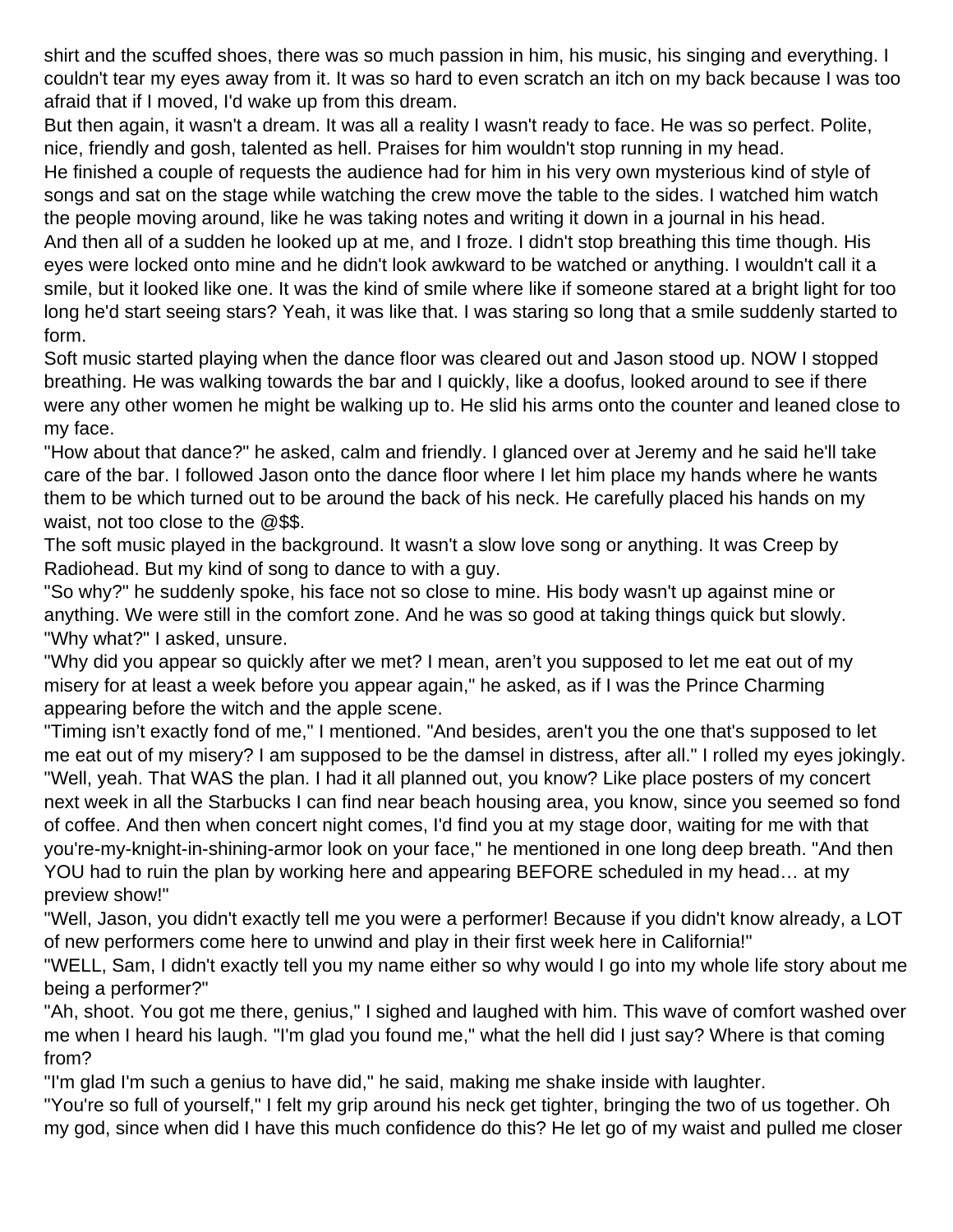to him by holding his wrists behind my back.

"Hey, look, I'm going down to the beach the day after tomorrow to do a free show for anyone who wants to watch, you wanna come with?" he asked, lowering his voice even though the music was already soft. "Well, it'll be Sunday, I'll be off work," I had my schedule run through my mind, "I think it should be okay." "Okay it is!" he smiled. "Be here at ten-thirty in the morning and I'll take you with the band okay?" he said.

"Okay it is," I mimicked and just then I heard Stu call out for Jason from the corner of the club. Jason didn't take his eyes off me but yelled out a 'Hold on,' to Stu.

He leaned in closer to my face, making my heart beat pace up like the roadrunner. Beep, beep! I thought I was going to faint in his arms, but I thought if I had to faint, sure as hell it should be in his arms. From his eyes, I stared down at his lips that were getting closer to mine. Just when I thought the fireworks were going to explode inside me, he just brushed… brushed… his nose on mine, turned around and walked over to Stu.

Without even saying goodbye, he swept me off my feet.

Without even saying goodbye, he left. Oh my god. He freaking left! He went to Stu, Stu took him to his office and then he left. Stu came out alone, Jason was nowhere to be found, and the band had gone through the front door in a split second.

"STU!" I yelled out, even though the music was off, the atmosphere was still and the club was ready to be closed.

"Yes, Sam?" he walked over to me.

"Where did he go?" I asked, my face flushed.

"Who, love?"

"Don't act stupid with me, 'love'. Not in the mood!" I said, looking around just in case he was still in the building.

"Relax! He had to go. Some shoot came up," Stu said, his smug suddenly wiped clean off his face. My heart fell so hard. My head started ranting, why didn't he say goodbye? Did I say something wrong? All these worries hit me in an instant and I felt like shoot. Emma sat next to me behind the bar and just watched me think.

"Babe, don't fret. He found you once, he'll find you again."

I didn't look at her. The night was going so well and it all came down in a crash. I mean, honestly, what went wrong? I felt the muscles around my heart squeeze fresh heart juice tight. He had me already and now he just disappears. Not a good night.

Emma drove me home with a bottle of mixed shoot that we were both drinking from. Got through the front door of my house and Koki was there reading a magazine, not asleep yet, waiting for her 2 am drink. I tossed over the bottle and she asked me, "Whoa, babe. What's wrong?"

"Come on, Sam. Tell her the good news! Be happy about it."

"What? What good news?" Koki jumped, alert.

I just sat down and kept quiet. Thinking and thinking and thinking.

"Oh, come on, Sam! Tell me!"

"Forget it, she won't spill," Emma gave up, "Mr. Top Hat was there at Mist tonight! Can you believe it? His name is Jason and…"

Their voices and squeals started fading. Half conscious, I slowly crept away from them, crawled up the stairs and crawled into bed without changing. I probably smelt like shoot but I couldn't give a damn. Being shoot was worse anyway.

Saturday passed by like nothing. I was a zombie the whole day. Hardly spoke, served drinks, never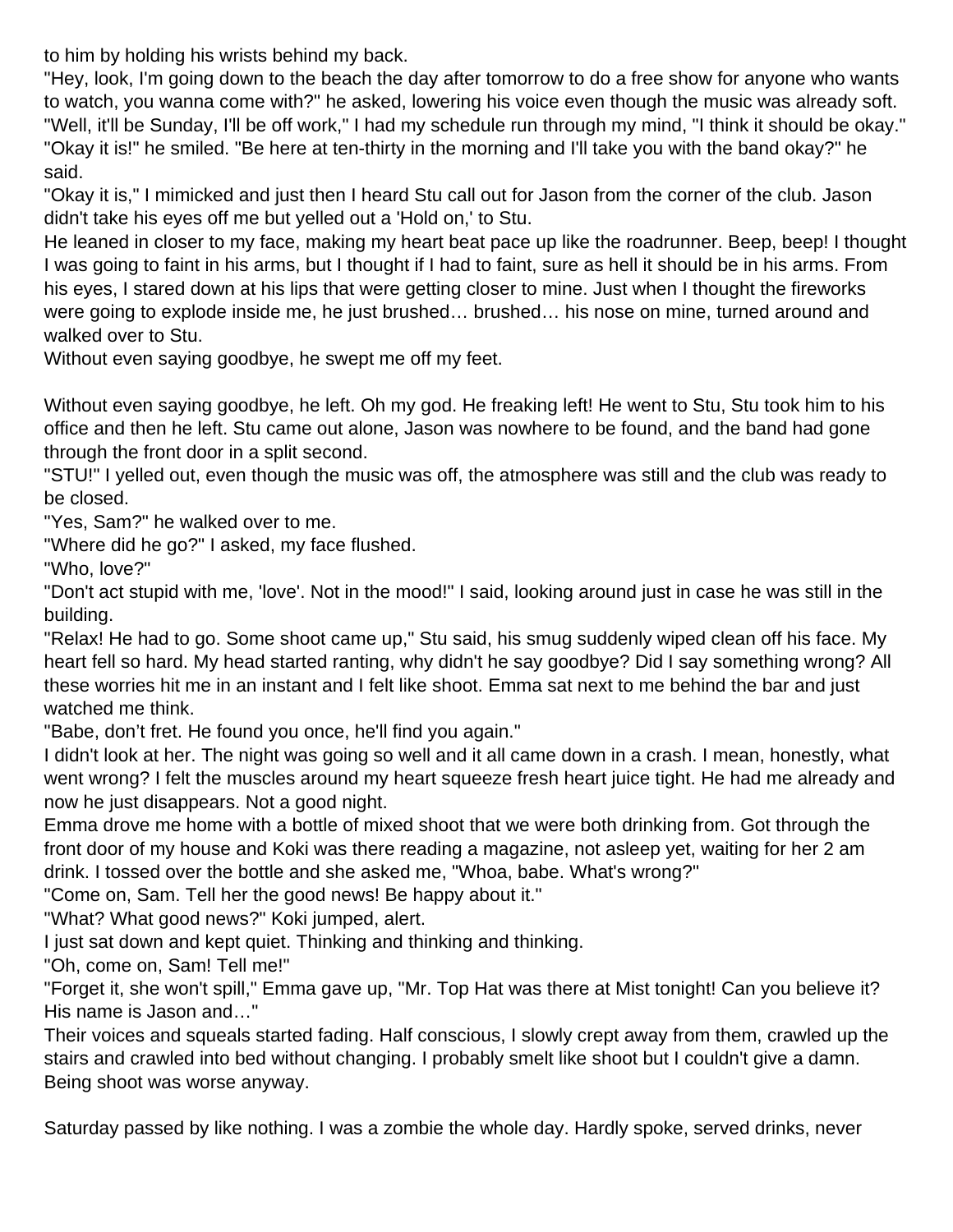smiled, didn't dance, didn't teach poor Jeremy anything. I dressed like rubbish in a sweater and sweatpants and bad runners. I didn't do my hair right, I couldn't be bothered to.

And then Sunday morning, I felt my body awaking but my eyes weren't open. The birds were singing again but this time, it felt mellow. The sun was shining again of course but this time, it felt hot and annoying. I didn't want to get out bed, I didn't want to do anything. This was supposed to be the Sunday I spend at the beach with Jason, but after leaving so suddenly that Friday night, I wasn't sure whether he was going to show at the mist this morning or not.

BANG! BANG! BANG! Someone knocked on my door. "ARE YOU AWAKE?" Koki yelled from outside my room door. "Are you alive?"

"No. Dead as a rotting rat," I groaned, placing the pillow over my head, hoping to drown Koki out. "Well, revive yourself, woman! Stu's here with a note from Jason!"

I sat up in my bed too quickly, my head started spinning. I stumbled off my bed and ran to the door, flinging it open with a bang. "You gotta be shootting me right?" I asked, so dead serious. "Go see for yourself, he's downstairs."

I leaped down the stairs in my pajamas and saw Stu sitting on the couch with a letter in his hands. He got up and offered me a hug but I attacked the letter instead. He jumped aside, refusing to give it to me until I gave him a hug. A pat on the back and the letter was mine. MWAHAHA.

"How are you doing today?"

"Same like yesterday, same like Friday night," I said, eager to open the letter. I tore open the envelope and threw aside, pulling out the white paper that sat inside.

"Wait… before you read that…" Stu was warning me but I started reading it anyway.

Samara,

Hey. I'm sorry I didn't get to say goodbye that night and you have no idea how much I regret not doing so. Because I've got news for you (I don't know whether it would be good or bad) and I only found out early this morning. I have to leave for Indiana for an urgent record meeting and performance. It was very sudden and I'm so beat inside out that I won't able to take you out today for the beach performance like I said I would. It was really nice meeting you though and I hope I get to see you again soon. Jason.

Or as you like to call me, Mr. Top Hat.

Remember that Friday night when I said my heart fell? Well, this time it got unattached from the veins and fell right down to my bowls. I let the letter slip from my fingers, disappointed. I never knew I'd get so beat up over a guy like this. Well, maybe it was the fact that he was one of the greatest guys I've met in ages and that I took hell of a lot of interest in him.

He cut off all connections just like that. With a letter. Ouch, nothing could hurt more than this. The letter didn't even cover the whole page. "Babe, I'm so sorry. I know how excited you were for today," Stu said, slowly making his way to the door. "Come, walk me to the door."

I did like he told me to. He was my boss after all. I opened the door for him and let him out, finally able to speak, "Thanks, Stu. Would rather have this then have been stood up," I said, meaning it. Cos honestly, it's true. The warning is way better than me waiting like a retard in front of the Mist alone.

"Take care, babe. Why don't we go for tea later?"

"We'll see about that, Stu. But thanks for the offer," I didn't feel like letting my misery out on anyone. "Okay, love. Goodbye," he left and I closed the door behind him. Two steps away from the door, the doorbell rang. I scanned the room to see if Stu left anything and then turned back to the door.

Opening it I said, "I don't think you left anything this time, Stu," I said. But when I looked up, not only was it NOT Stu. It was my life coming back to life. Jason stood in front of me with a cardboard saying 'Just